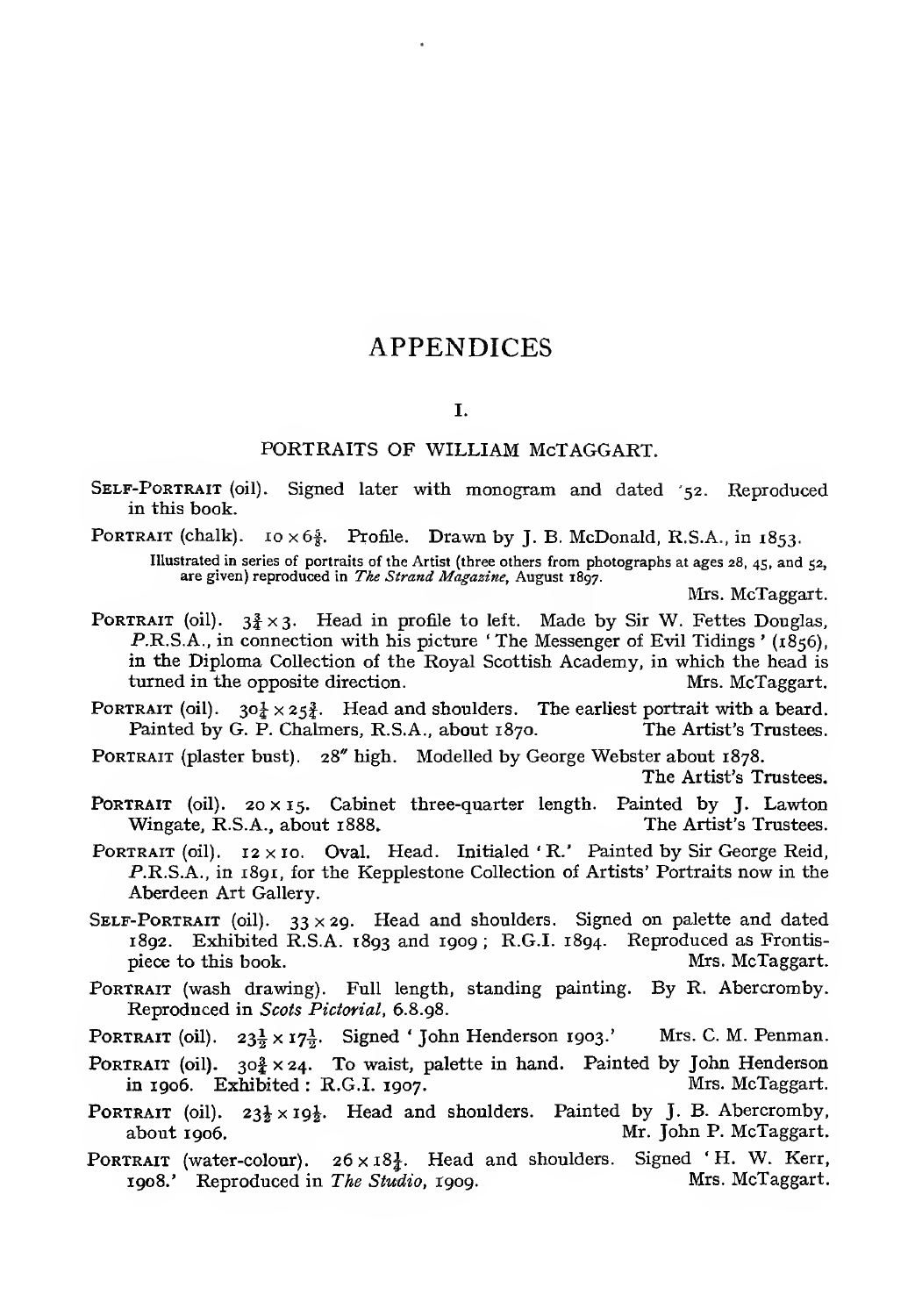- PORTRAIT (sketch in water-colour).  $12\frac{1}{4} \times 9\frac{1}{4}$ . Inscribed 'Wm. McTaggart, R.S.A.,'<br>and signed 'H. W. Kerr 1008.' Mrs. H. H. MacTaggart. and signed 'H. W. Kerr 1908.'
- PORTRAIT (water-colour).  $28\frac{1}{4} \times 20$ . Signed 'H. W. Kerr 1908.' Exhibited : R.S.A. 1909 ; R.S.W. 1910. Photogravure in Scottish Modern Portrait Painters, 1910. Mr. H. H. MacTaggart.
- PORTRAIT (water-colour).  $28 \times 21\frac{1}{2}$ . Head and shoulders. Signed 'H.W.Kerr, R.S.A.' Painted 1909. Mr. and Mrs. James L. Caw. Mr. and Mrs. James L. Caw.

#### n.

### MAGAZINE AND OTHER ARTICLES AND BOOKS CONTAINING REFERENCES TO WILLIAM McTAGGART AND HIS WORK.

The Contemporary Notices of the Exhibitions of the Royal Scottish Academy, the Glasgow Institute, the Dundee Art Gallery, the Royal Scottish Water-Colour Society and the Society of Scottish Artists in the chief Scottish newspapers between 1858 and 1917 contain many criticisms of his exhibited works.

The Illustrated Notes to the Royal Scottish Academy and to the Glasgow Institute of the Fine Arts, edited by George R. Halkett, published annually between 1878 and 1882 illustrate and comment upon the more important pictures by him exhibited during these years.

SCOTTISH PAINTERS. Page 74. London 1888. By SIR WALTER ARMSTRONG.

THE 'MCTAGGART PORTFOLIO SALE.' Scottish Leader, 18.3.89.

THE WINGATE AND MCTAGGART SALES. The Scottish Art Review, May 1889.<br>By J. M. Gray.

A Century OF Artists. Page 113. Glasgow 1889. (With an illustration.) By W. E. Henley.

- Die Malerie in Schottland. (References therein.) Illustrierte Deutsche Monatshefte. Decr. 1893. (With an illustration.) By CORNELIUS GURLITT.
- A SCOTTISH IMPRESSIONIST. The Art Journal, August 1894. (With portrait and four illustrations.) By IAMES L. CAW. By JAMES L. CAW.
- THE SCOTTISH SCHOOL OF PAINTING. (References therein.) Blackwood's Magazine, March 1895.
- GEORGE PAUL CHALMERS AND THE ART OF HIS TIME. (Many references therein.)<br>Glasgow 1896. By E. PINNINGTON. By E. PINNINGTON.
- WILLIAM MCTAGGART AND THE NEW IMPRESSIONISM. Pall Mall Gazette, 17.10.96.
- WILLIAM MCTAGGART, R.S.A. The Scots Pictorial, 2.10.97. (With portrait and five illustrations.)
- VICTORIAN PAINTING. (References therein.) The Scottish Review, July 1897.<br>By JAMES L. CAW.
- THE PRESENT CONDITION OF ART IN SCOTLAND. (References therein.) The Art Journal, 1898, pages 46-7. (With an illustration.) By JAMES L. CAW.
- ROBERT SCOTT LAUDER, R.S.A., AND HIS PUPILS. Art Journal, 1898. Pages 339 and 367. (With an illustration.) By E. PINNINGTON. and  $367.$  (With an illustration.)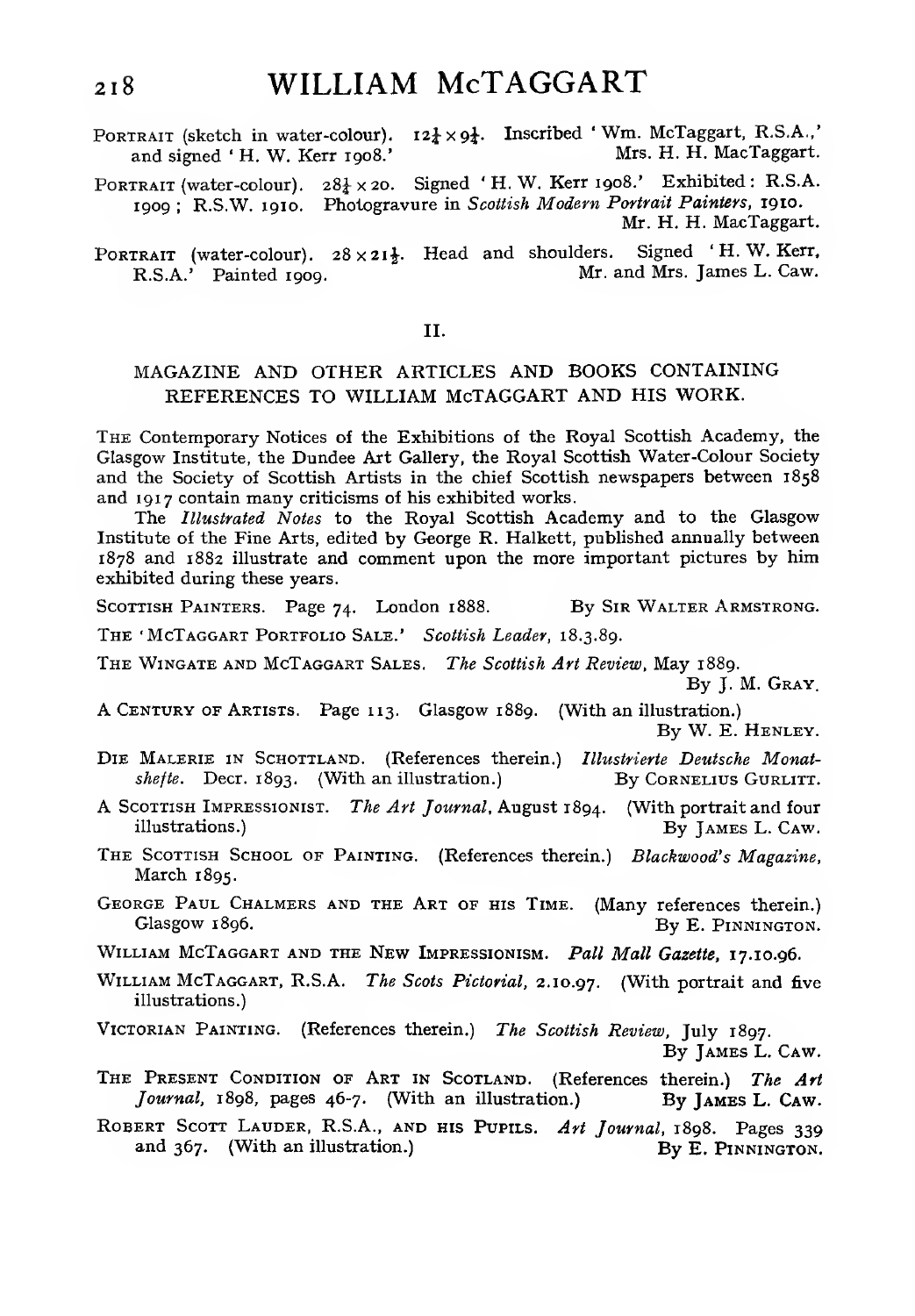- WILLIAM MCTAGGART, R.S.A. Good Words, Nov. 1899. (With seven illustrations.) By E. PINNINGTON.
- CATALOGUE OF 32 PAINTINGS BY WM. MCTAGGART, R.S.A. 1901. (With Introduction by E. PiNNINGTON, portrait and illustrations.)
- Notes Technical and Explanatory on the Art of Mr. William McTaggart as Displayed in Exhibition of Thirty-two Pictures. 1901.

By P. McOmish Dott.

- THE MCTAGGART EXHIBITION. The Scots Pictorial, 15.2.01. (With photograph and two illustrations.)
- MR. WILLIAM MCTAGGART'S PICTURES. Glasgow Herald, 18.2.01.

MR. WILLIAM MCTAGGART'S PICTURES. Daily Record, 22.2.01.

THE ENGLISH PRE-RAPHAELIC PAINTERS. Page 90. London 1901. (With an illus-<br>tration.) By PERCY BATE. By PERCY BATE.

ART AT THE GLASGOW EXHIBITION, 1901. Page 57. London 1901. By PERCY BATE.

Nineteenth Century Art. Page 78. Glasgow 1902. (With an illustration.) By D. S. MacColl.

Kindred Spirits—IV. : Mr. McTaggart, R.S.A., and Homer. N.B. 13. 11.02.

- FAMOUS SCOTTISH ARTISTS—WILLIAM MCTAGGART, R.S.A. Dundee Courier. Two articles: 3rd and 10th May 1904. By T. S. ROBERTSON. articles :  $3rd$  and  $10th$  May  $1904$ .
- PAINTERS OF THE LIGHT-AN INTERVIEW WITH WILLIAM MCTAGGART, R.S.A. Black and White, 30.9.05. (With photographic portrait and two illustrations.)

By J. M. Gibbon.

THE SCOTTISH SCHOOL OF PAINTING. Pages 358-9. London 1906. By W. D. McKay, R.S.A.

- Catalogue of Thirty-six Paintings by William McTaggart. Edinburgh 1907. With notes upon his later work by P. McOmish Dorr.
- SCOTTISH PAINTING, PAST AND PRESENT, 1620-1908. Part II., Section I., Chap. II., William McTaggart. Edinburgh 1908. (With two illustrations.)

By James L. Caw.

JOHN PETTIE. (Many references therein.) London 1908. By MARTIN HARDIE.

LA PEINTURE ANGLAISE. Page 278. Paris 1908. (With an illustration.)

By Armand Dayot.

WILLIAM MCTAGGART, R.S.A., PAINTER OF SEA AND LAND. The Studio, July 1909. (With portrait and eleven illustrations, two of them in colour.)

By Alexander Eddington.

- Obituary Notices. Manchester Guardian, Scotsman, Glasgow Herald, Dundee Advertiser, etc. Short editorial articles in Edinburgh Evening News and Glasgow Evening Citizen, 4.4.10 ; and in The Burlington Magazine, May, 1910.
- A CONTRAST-ORCHARDSON AND MCTAGGART. Manchester Guardian, 15.4.10.
- A Sea-Scape by McTaggart. Scotia, Vol. IV., No. III. (With an illustration.) By W. G. Blaikie Murdoch.